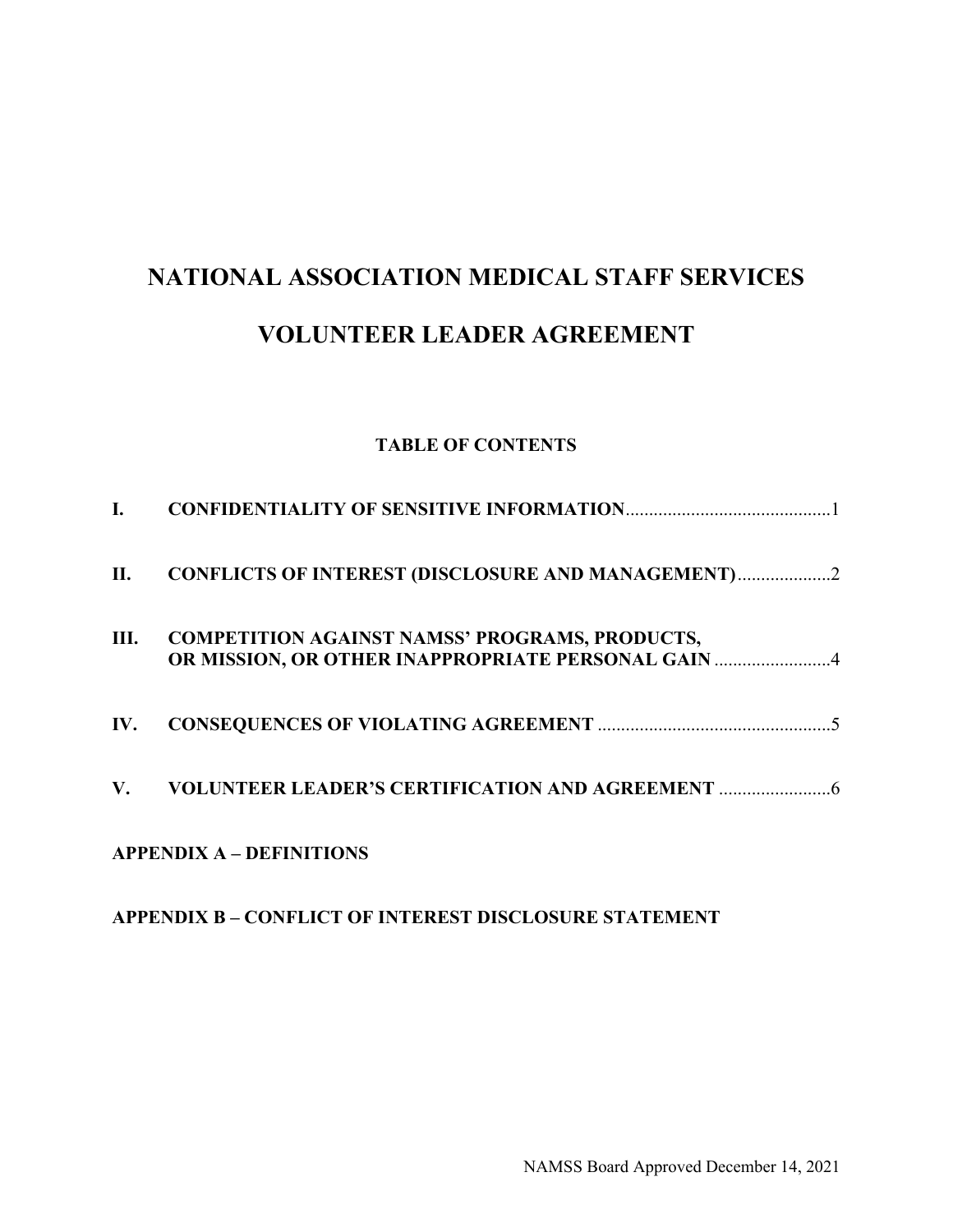When serving as a Volunteer Leader, I acknowledge that I have a fiduciary duty, as defined in **Appendix A**, to act in the best interest of NAMSS. That means that I must put the interests of NAMSS above my own personal interests when serving in this role.

For purposes of this Agreement, **"Volunteer Leader"** means: the members of the Board of Directors, Committee Chairs and Members, Certification Commission Chairs and Members, and Task Force Chairs and Members.

In order to be eligible to be nominated, elected, or appointed as a Volunteer Leader, I agree to the **Essential Requirements of Serving as a Volunteer Leader**, as set forth in this Agreement:

- (i) Confidentiality of Sensitive Information;
- (ii) Conflicts of Interest (Disclosure and Management);
- (iii) Competition Against NAMSS' Programs, Products, or Mission, or Other Inappropriate Personal Gain; and
- (iv) Consequences of Violating Agreement.

# **I. CONFIDENTIALITY OF SENSITIVE INFORMATION**

*I agree to maintain the Confidential Work Information of NAMSS in strict confidence. I will not discuss or disclose this information to anyone other than the officers, directors, employees, and attorneys of NAMSS having a legitimate reason to know of such information without the express permission of the NAMSS' Board or its Executive Committee. I will direct any questions regarding my confidentiality obligations to the NAMSS President.*

# **Rationale and Specifics**

Certain information that I will obtain as a Volunteer Leader is very sensitive and proprietary to NAMSS. It is considered to be **Confidential Information** and is defined in **Appendix A** to this Agreement.

As a Volunteer Leader, I owe fiduciary duties of care and loyalty to NAMSS. Therefore, I agree that I will not disseminate or discuss any Confidential Information to any unauthorized individual without the express permission of the NAMSS' Board or its Executive Committee because that could harm the NAMSS organization and the interests of its members.

Beyond the specific guidance provided in **Appendix A**, I will exercise self-discipline, prudence, and common sense in determining what information constitutes Confidential Information and therefore should be kept confidential. If I ever have any uncertainty in this regard, I will discuss the matter with the NAMSS President prior to disclosing the information to any third party.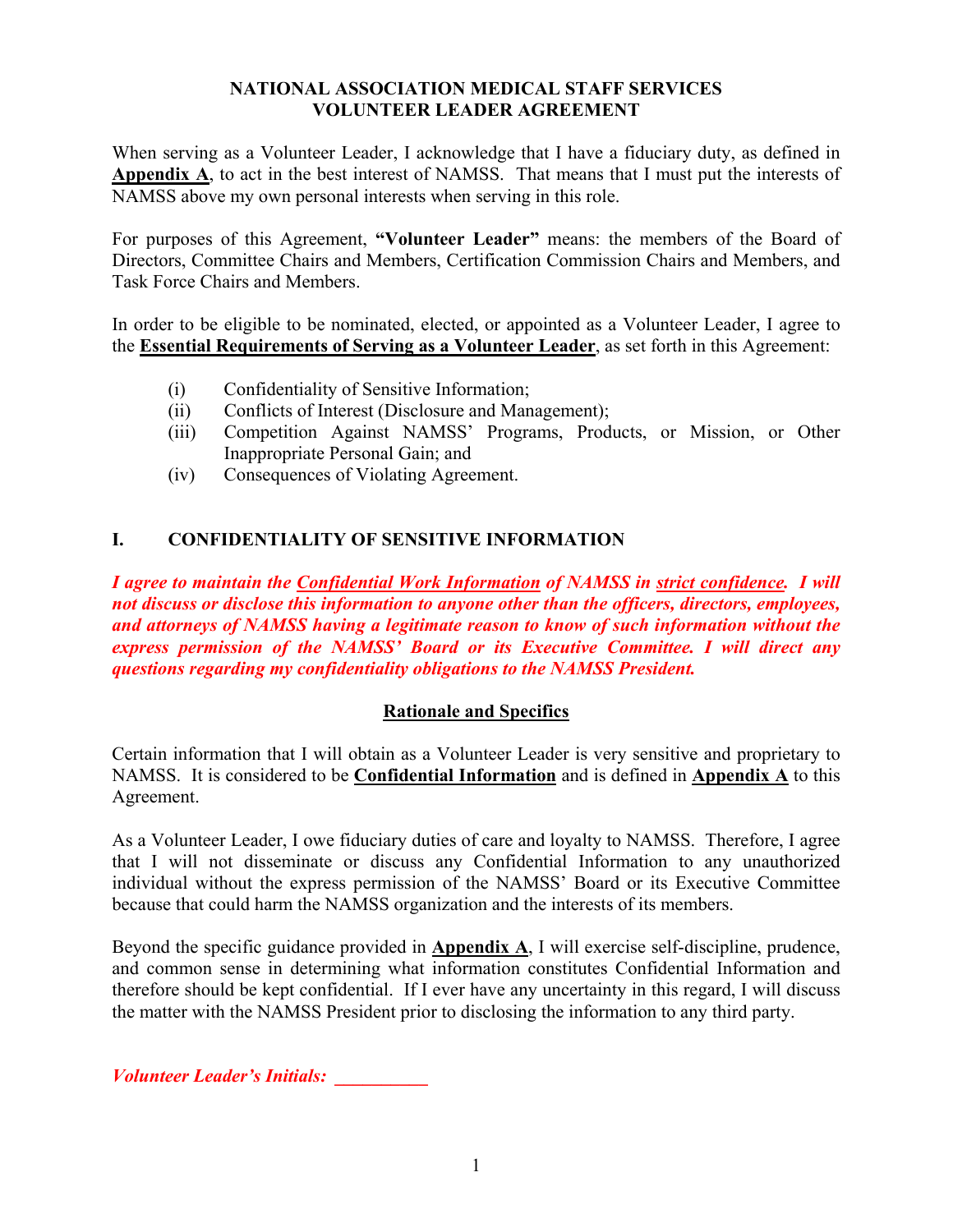#### **II. CONFLICTS OF INTEREST (DISCLOSURE AND MANAGEMENT)**

*I agree that I will fully disclose all potential Conflicts of Interest and strictly follow the rules of recusal and non-participation outlined in this Agreement.* 

#### **Rationale and Specifics**

The integrity of the activities conducted by NAMSS and its Volunteer Leaders is highly dependent on avoiding any actual or perceived conflicts of interest (defined in **Appendix A**). Yet, NAMSS acknowledges that Volunteer Leaders have significant, varied, and legitimate business, professional, and personal relationships.

Therefore, NAMSS has established a process to address actual or perceived conflicts of interest in a responsible and professional manner. The provisions of this Agreement are designed to support a liberal disclosure of any financial or other material interests that might be construed as creating a conflict; however, they are not intended to presume any impropriety.

Potential conflicts of interest are not in and of themselves problematic unless they are not disclosed. Disclosure gives the NAMSS President or the applicable Chair the opportunity to evaluate the potential conflict of interest and take steps, if needed, to avoid any appearance of impropriety. This protects both NAMSS and the individual Volunteer Leader. Volunteer Leaders should err on the side of disclosure . If there is any question or uncertainty regarding the possibility of conflicts of interest, Volunteer Leader should consult the NAMSS President.

As such, I agree to fully disclose any actual or potential conflict of interest as required by this Agreement and by the standard of good faith expected of Volunteer Leaders. I will complete, fully and accurately, the Conflict of Interest Disclosure Statement that is attached as **Appendix B**. This form must be completed annually, and, I understand that I am also expected to **disclose any actual/potential conflicts that arise in real time throughout my term**, especially should my relationships change or if the information provided becomes inaccurate or incomplete.

The Executive Committee of the Board of Directors will review submitted disclosures, determine whether or not a conflict of interest exists, and determine whether or not such conflict materially and adversely affects the NAMSS' interests. If the Executive Committee determines that an actual or potential conflict of interest exists, the Executive Committee shall also determine an appropriate remedy.

#### **Rules for Recusal in COI Situations**

The following rules for recusal will be used in any situation where a conflict of interest is disclosed or otherwise identified:

(i) When determining whether recusal or limited participation is required, the NAMSS President or Committee/Commission Chair shall consider whether the Conflicted Leader's presence would inhibit the full and fair discussion of the issue before the Board/Committee/Commission, or would skew the recommendation or determination of the group.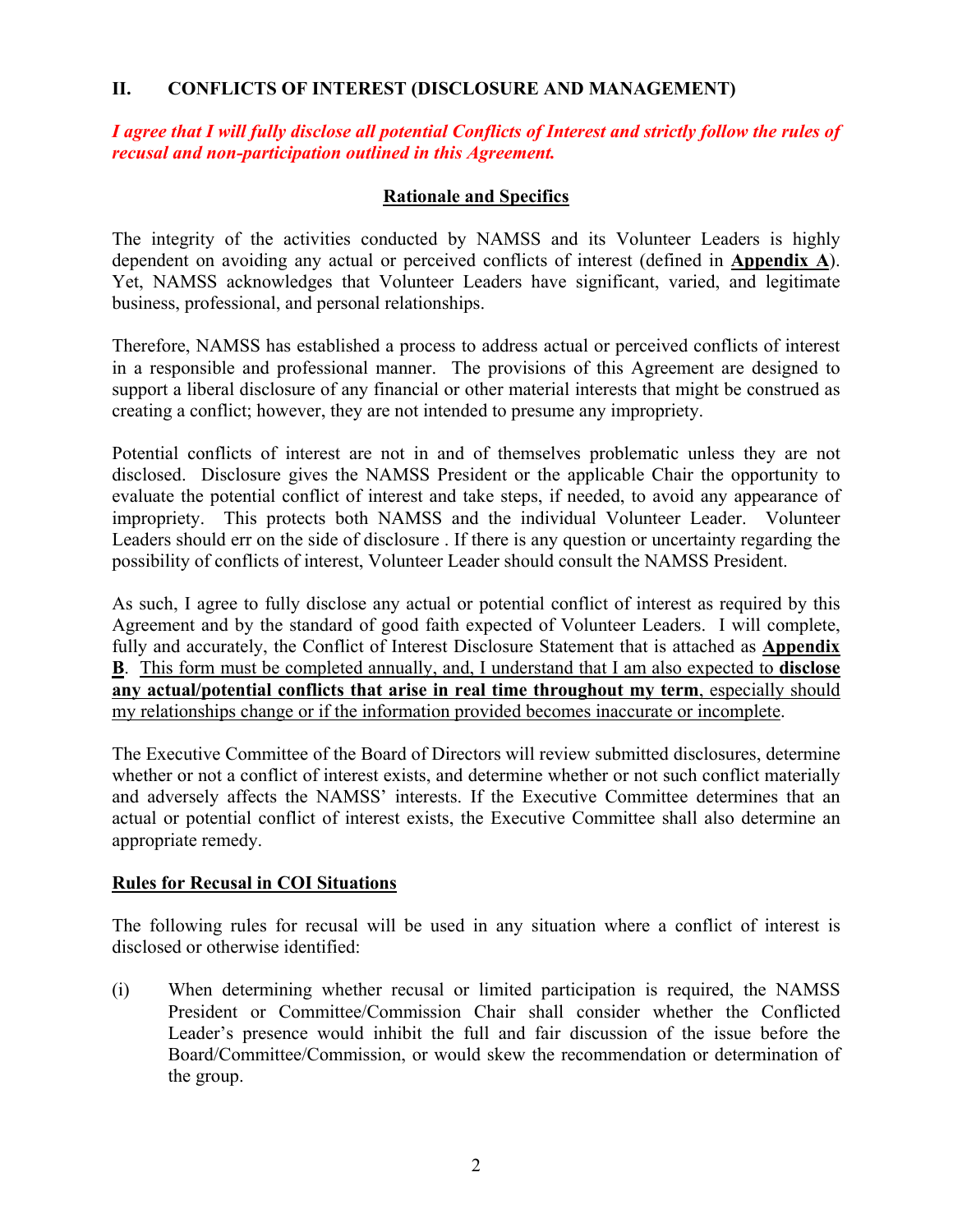- (ii) When it is determined that recusal is necessary, the Conflicted Leader must leave the meeting room prior to the group's final deliberation and determination, but may answer questions and provide input before leaving the meeting.
- (iii) The conflict will be disclosed to the group and the Conflicted Leader's recusal shall be documented in minutes or other appropriate records of NAMSS.
- (iv) Whenever possible, the conflict of interest and the recusal determination should be raised and discussed with the Conflicted Leader prior to the meeting by the NAMSS President or Committee/Commission Chair.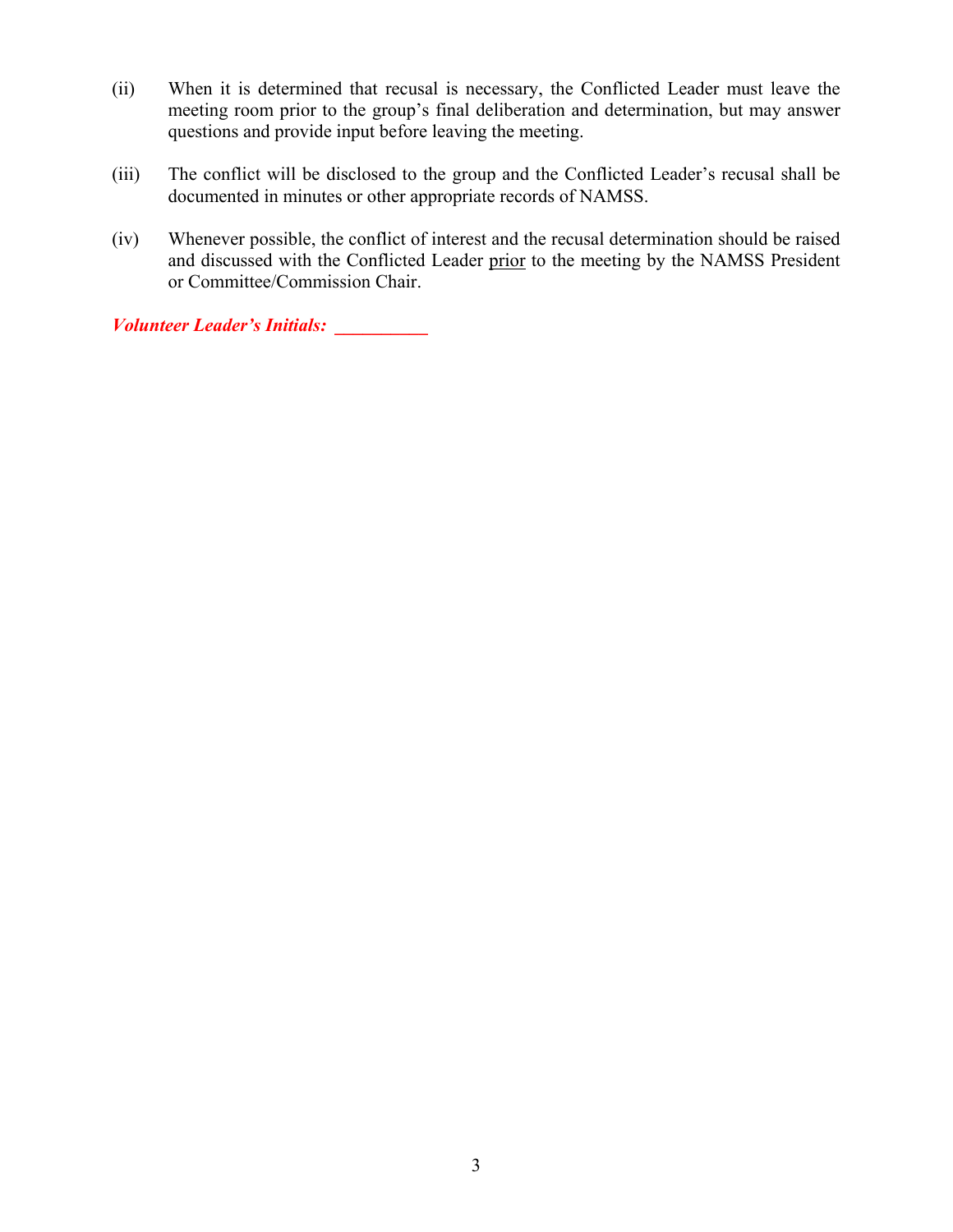## **III. COMPETITION AGAINST NAMSS' PROGRAMS, PRODUCTS, OR MISSION, OR OTHER INAPPROPRIATE PERSONAL GAIN**

*I agree to act with undivided loyalty in my service as a Volunteer Leader. I will not engage in any activity that competes against the best interests of NAMSS or results in inappropriate personal gain, without the express permission of the NAMSS' Board or its Executive Committee.* 

## **Rationale and Specifics**

Volunteer Leaders may not use their relationship with NAMSS or any Confidential Information for their own personal or professional gain. Any such personal gain or benefit that I may receive while serving as a Volunteer Leader must be purely incidental to my service and must be approved by NAMSS. Accordingly, unless a specific exception is made by the NAMSS' Board or its Executive Committee (with the justification documented), I agree to the following:

- I may not be a consultant or vendor (jointly defined as one who regularly distributes, supplies, or sells products or services to other Active NAMSS members or their employers that directly compete with NAMSS' products and services) and serve as a member of the Board, a Chair or member of a Committee, or a Chair of a Task Force (Bylaws 4.8a).
- I will not develop or participate in educational initiatives outside of those offered by NAMSS that are based on Confidential Information, both during my term of service and for a period of two years thereafter.
- If serving on a NAMSS Committee, I may not simultaneously serve as a President or President-elect of a State Association or Chapter (Bylaws 4.8b). Note: the Hospitality Representative serving on the NAMSS Conference Committee may concurrently serve as the hosting state's President or President-elect.
- If serving as a member of the NAMSS Board of Directors, I may not simultaneously serve as a Board member of a State Association or Chapter (Bylaws 4.8b); nor may I simultaneously serve as a Board member of any organization that competes with NAMSS, as determined in the sole discretion of the NAMSS Board or Executive Committee.
- I am not eligible for any compensation for any services rendered to or on behalf of NAMSS during my term of office. This means that I will not receive any compensation for working on a NAMSS initiative or developing a NAMSS product, attending any meeting on behalf of NAMSS, or speaking with State Associations or any external entities on behalf of NAMSS or any of its activities. I am permitted, however, to be reimbursed for any reasonable personal expenses that I incur during these NAMSS activities.
- If I am the Chair or a member of the Certification Commission of NAMSS (CCN), I will not be eligible to teach or participate in the development of any type of education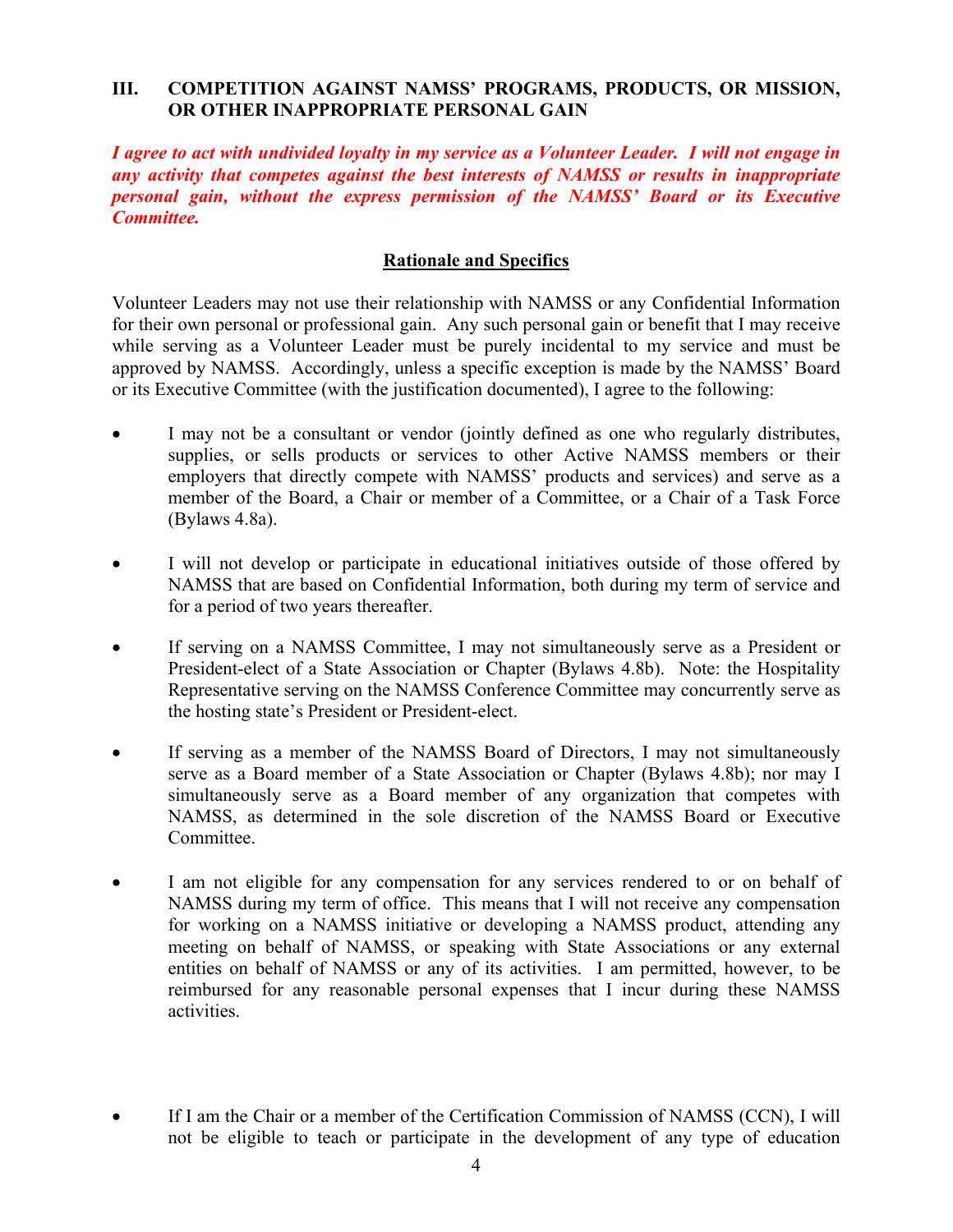program for MSPs related to exam content until such time as another JTA/exam development process has been completed, but no less than three years following completion of my term.

 I agree that in all of my professional communications (including any contributions to listserves or blogs), I will take great care to avoid any impression that my remarks represent the views of NAMSS rather than my own personal views.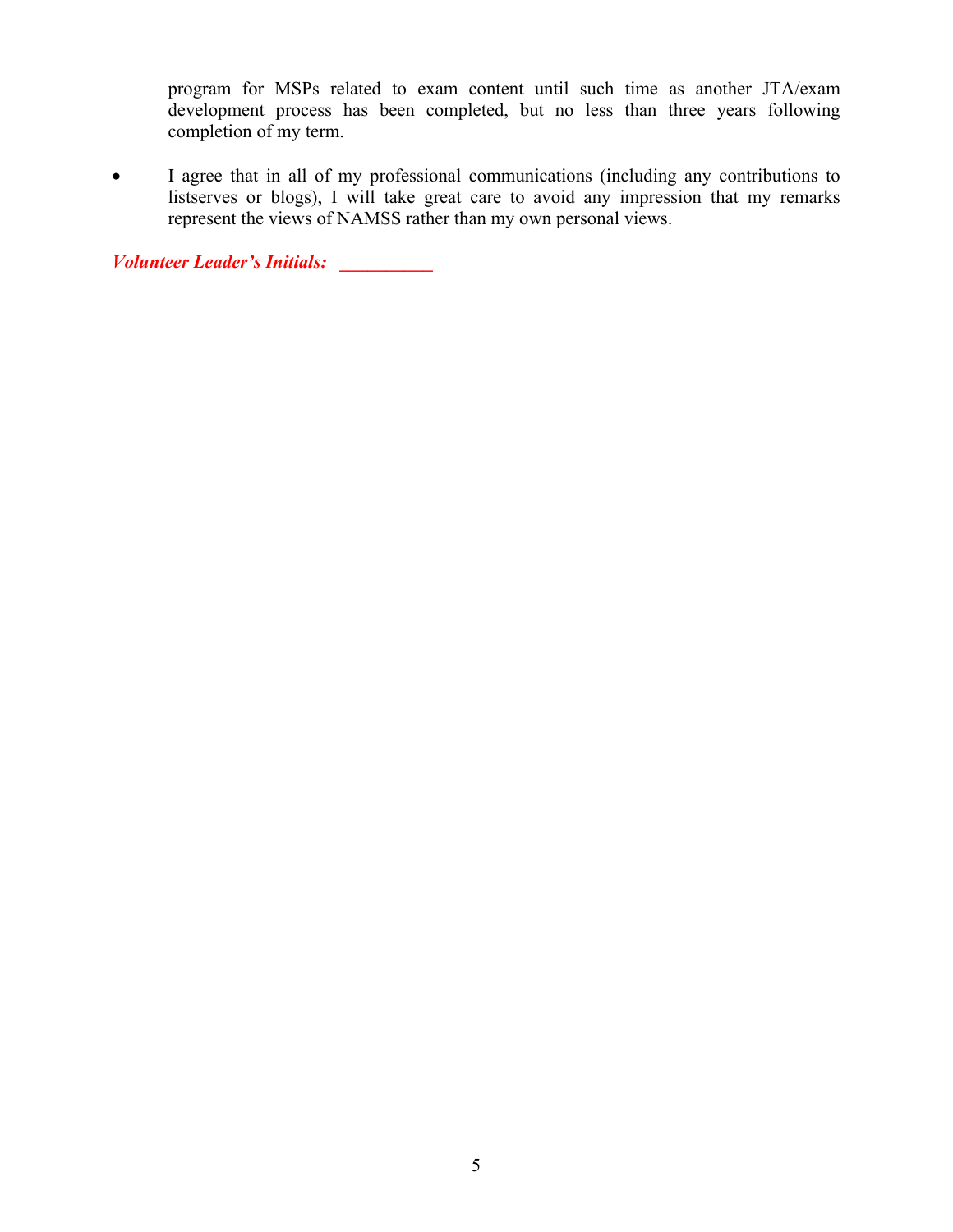## **IV. CONSEQUENCES OF VIOLATING AGREEMENT**

*I acknowledge that the NAMSS Board has the duty to investigate potential breaches of this Agreement and to take appropriate action in the best interest of NAMSS to remedy any confirmed breach. I further agree that I have the obligation of self-reporting any potential breach on my part as soon as I have identified the concern.* 

## **Rationale and Specifics**

In the sole discretion of the Board, it may investigate any alleged breach itself as a full Board, refer the matter to an appointed subcommittee of the Board or to a task force, or refer the matter to the NAMSS Ethics Committee. If the Board refers the matter to a subcommittee, task force, or the Ethics Committee, each of these groups shall report its findings back to the Board for its consideration and action.

The NAMSS Board will not reach a final determination on an alleged breach without first informing the Volunteer Leader of the concern and permitting the Leader the opportunity to share his/her perspective and any other information or documentation that the Leader believes is relevant or necessary for the Board's consideration. The Volunteer Leader will be provided at least two weeks/seven fourteen calendar days to provide a response.

Following its investigation, and after consideration of the Leader's response, the Board has the sole and full discretion to determine if the Leader has breached this Agreement. If the Board reaches that conclusion, the Leader acknowledges that the NAMSS Board has the authority to take appropriate disciplinary and corrective action(s), either permanently or for a defined period of time, subject to the procedures set forth in the Bylaws and the California Nonprofit Mutual Benefit Corporation Law, which include but are not limited to any or all of the following:

- (i) collegial intervention and counseling regarding the breach;
- (ii) verbal or written warning or reprimand;
- (iii) suspension and/or termination of the Volunteer Leader's position;
- (iv) determination that the Leader is ineligible to participate as a presenter and/or an attendee at the NAMSS Annual Conference and/or other NAMSS educational sessions;
- (v) determination that the Leader may not obtain NAMSS accreditation for any current and/or future educational activities/product/service which he/she develops or participates in (including, but not limited to, State Association Annual Conferences, local chapter education conferences, and other education seminars, webinars, or audio conferences that are marketed to NAMSS members); and/or
- (vi) suspension and/or termination of NAMSS membership.

The decisions of NAMSS are final. NAMSS will not be responsible for any expenses incurred by the Volunteer Leader in connection with any disciplinary action taken pursuant to this Agreement.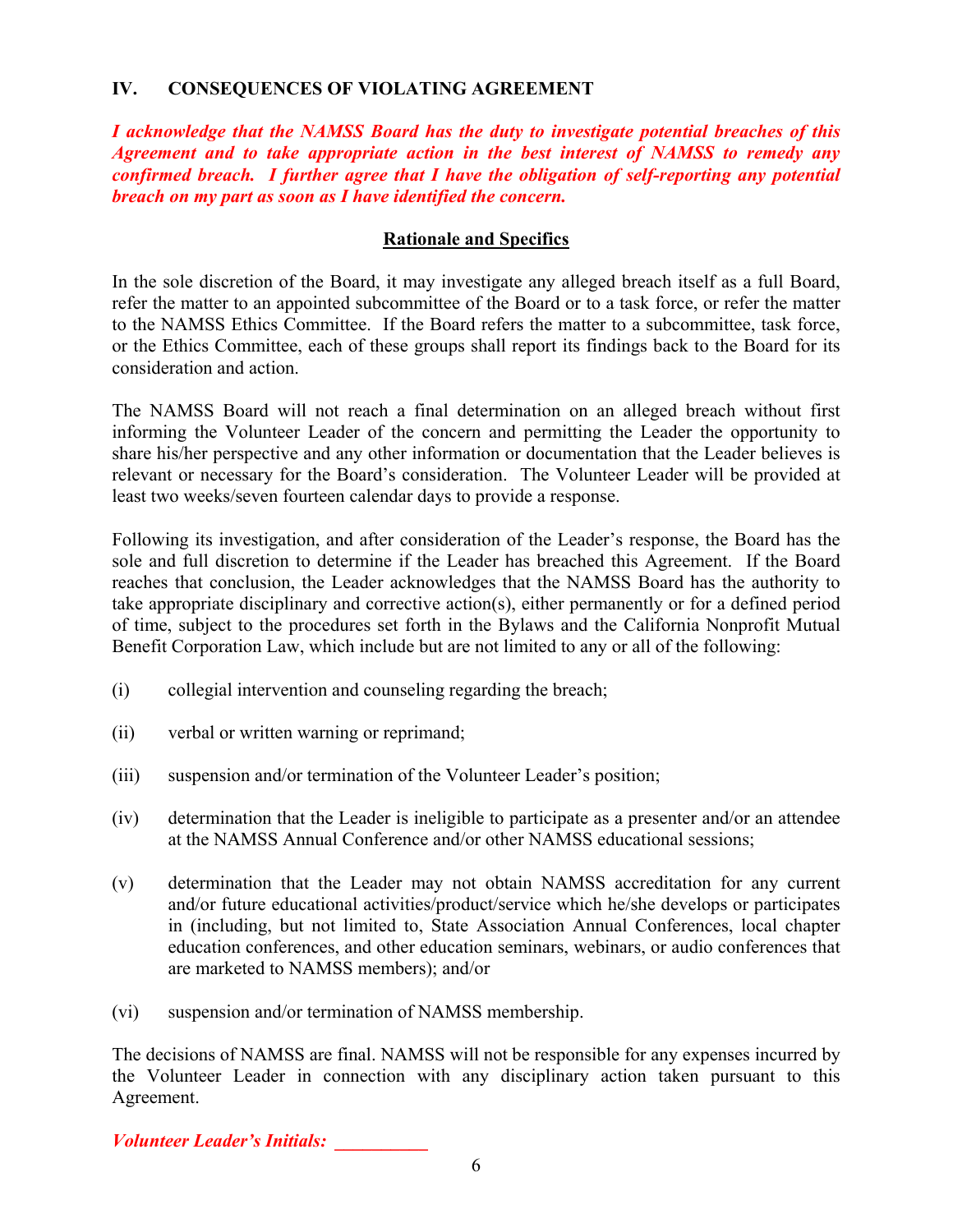# **V. VOLUNTEER LEADER'S CERTIFICATION AND AGREEMENT\***

*I certify that as a nominated, elected, or appointed NAMSS Volunteer Leader, I have read and fully understand all of the provisions of this Agreement. I agree to all of these provisions and intend to be legally bound by them.* 

| Position:  | <u> Alexandria de la contrada de la contrada de la contrada de la contrada de la contrada de la contrada de la c</u> |                       |  |  |
|------------|----------------------------------------------------------------------------------------------------------------------|-----------------------|--|--|
|            |                                                                                                                      |                       |  |  |
|            |                                                                                                                      | Date: $\qquad \qquad$ |  |  |
|            |                                                                                                                      |                       |  |  |
| Signature: | the contract of the contract of the contract of the contract of the contract of the contract of the contract of      | Date: $\qquad \qquad$ |  |  |
|            | <b>NAMSS Executive Director</b>                                                                                      |                       |  |  |

**\*** *A copy of this Agreement will be maintained by NAMSS and a copy will be provided to me for my reference.*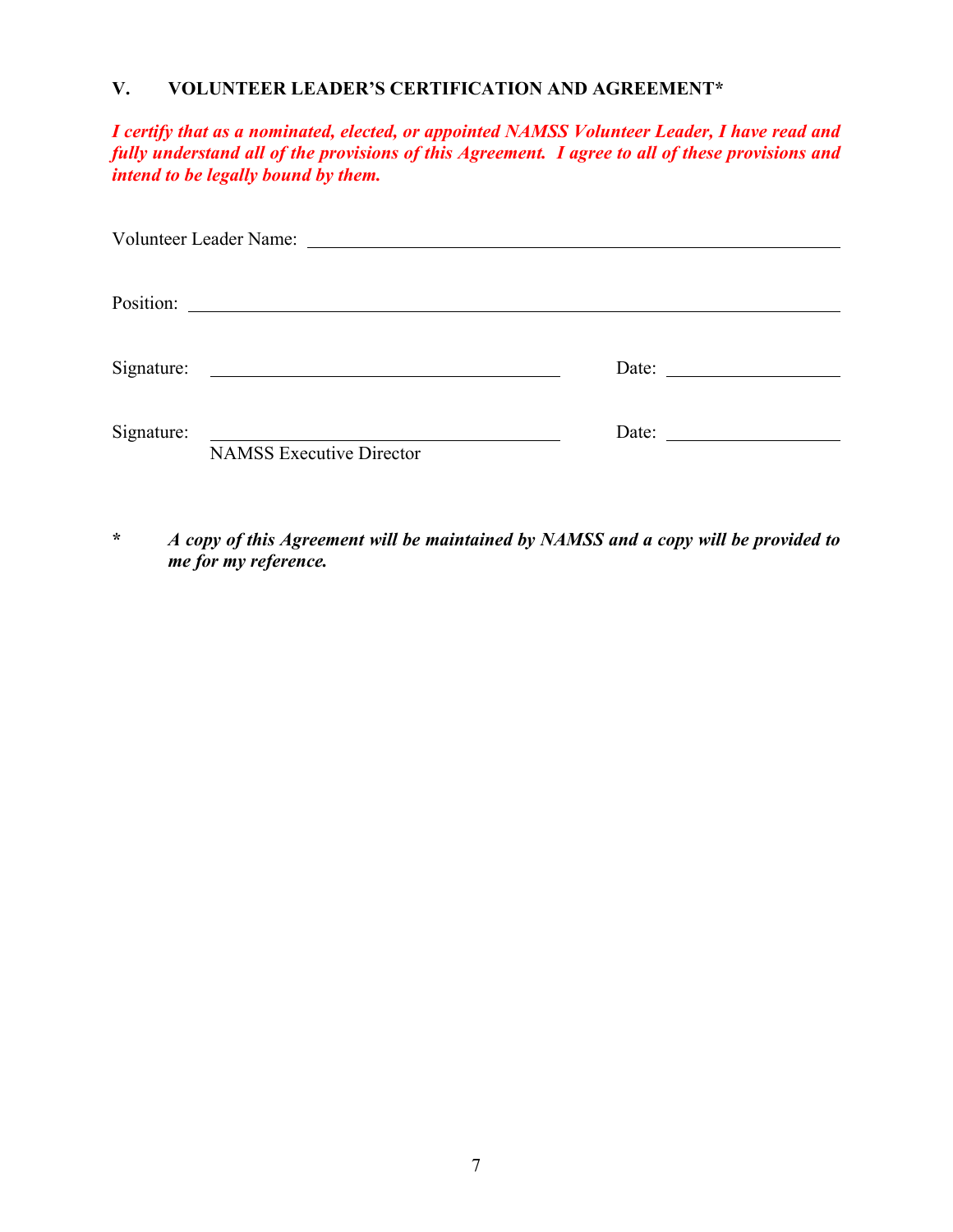#### **APPENDIX A**

#### **DEFINITIONS**

The following definitions are utilized in this Agreement:

**"Confidential Information"** means all non-public information entrusted to or obtained by a Volunteer Leader by reason of his or her position. It includes, but is not limited to, any ideas, discussions, documents, curricula, marketing information, statistical reports, or other written materials that are developed by (or on behalf of) NAMSS regarding the following matters:

- Strategic plans;
- Product research and development;
- Financial information/arrangements;
- Contracts for the provision of services (vendor selection, terms, expirations);
- Risk management/litigation issues;
- Market and competitor analyses;
- Analyses/recommendations/negotiations regarding potential affiliations, mergers, acquisitions, and disposition of major assets;
- Human resource issues involving Executive Staff;
- Findings and adverse actions taken pursuant to this Agreement or other NAMSS policies (i.e., Ethics Committee); and
- Any other information specifically deemed to be Confidential Information by the NAMSS Board, the President, Executive Director, or Executive Staff.

**"Conflict of Interest"** means any existing or potential financial or other material interest of a Volunteer Leader that impairs or may impair his or her independence and objectivity in the discharge of responsibilities and duties to NAMSS. These interests may relate to employment; professional activities, including consultation or speaking engagements; family relationships; business or financial transactions; ownership interests in a product or company related to NAMSS activities; or personal affiliations, including a leadership position in another organization. The existence of a Conflict of Interest is determined at the sole discretion of NAMSS.

**"Fiduciary Duty"** means that a Volunteer Leader owes a duty of care and a duty of loyalty to NAMSS. The duty of care means that the Leader must act in good faith and exercise good judgment when functioning as a Volunteer Leader. The duty of loyalty means that the Leader must at all times perform his/her responsibilities for the sole benefit and interest of NAMSS and not for personal, business, or third-party gain or financial enrichment.